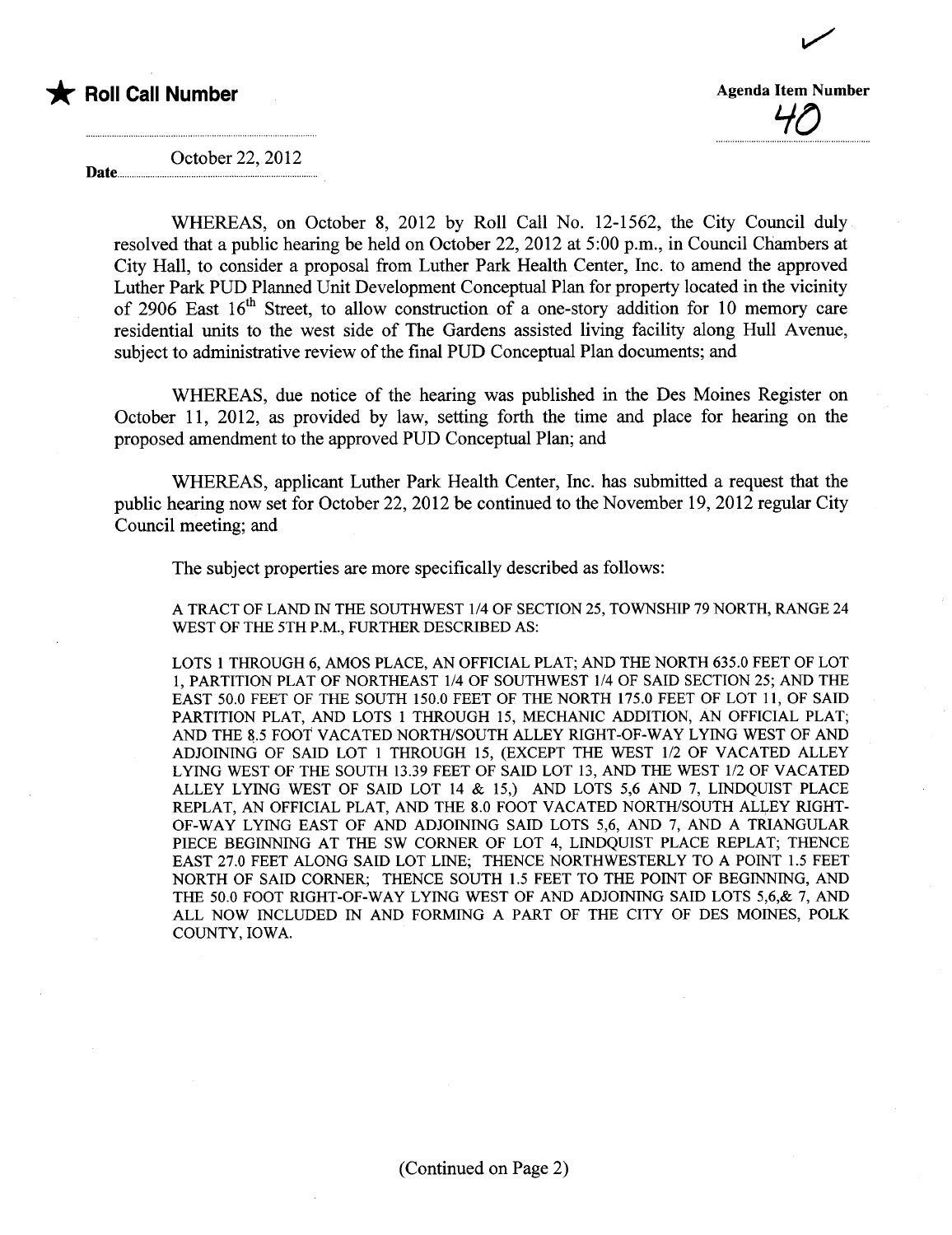

Date.. October 22,2012  $\nu$ 

-2-

NOW, THEREFORE, BE IT RESOLVED by the City Council of the City of Des Moines, Iowa, that the public hearing to consider the proposal from Luther Park Health Center, Inc. to amend the approved Luther Park PUD Planed Unit Development Conceptual Plan for property located in the vicinity of 2906 East 16<sup>th</sup> Street is hereby opened, and CONTINUED to November 19,2012 at 5:00 p.m. in Council Chambers at City Hall, 400 Robert D. Ray Drive, Des Moines, Iowa.

MOVED by until November 19, 2012. to adopt and to continue the public hearing

FORM APPROVED:

Michael F. Kelley **Assistant City Attorney** 

| <b>COUNCILACTION</b>  | <b>YEAS</b> | <b>NAYS</b> | <b>PASS</b> | <b>ABSENT</b>   | <b>CERTIFICATE</b>                                                                                 |
|-----------------------|-------------|-------------|-------------|-----------------|----------------------------------------------------------------------------------------------------|
| <b>COWNIE</b>         |             |             |             |                 |                                                                                                    |
| <b>COLEMAN</b>        |             |             |             |                 | I, DIANE RAUH, City Clerk of said City hereby                                                      |
| <b>GRIESS</b>         |             |             |             |                 | certify that at a meeting of the City Council of                                                   |
| <b>HENSLEY</b>        |             |             |             |                 | said City of Des Moines, held on the above date,<br>among other proceedings the above was adopted. |
| <b>MAHAFFEY</b>       |             |             |             |                 |                                                                                                    |
| <b>MEYER</b>          |             |             |             |                 | IN WITNESS WHEREOF, I have hereunto set my                                                         |
| <b>MOORE</b>          |             |             |             |                 | hand and affixed my seal the day and year first<br>above written.                                  |
| <b>TOTAL</b>          |             |             |             |                 |                                                                                                    |
| <b>MOTION CARRIED</b> |             |             |             | <b>APPROVED</b> |                                                                                                    |
|                       |             |             |             |                 |                                                                                                    |
|                       |             |             |             |                 |                                                                                                    |
|                       |             |             |             | <b>Mayor</b>    | <b>City Clerk</b>                                                                                  |

I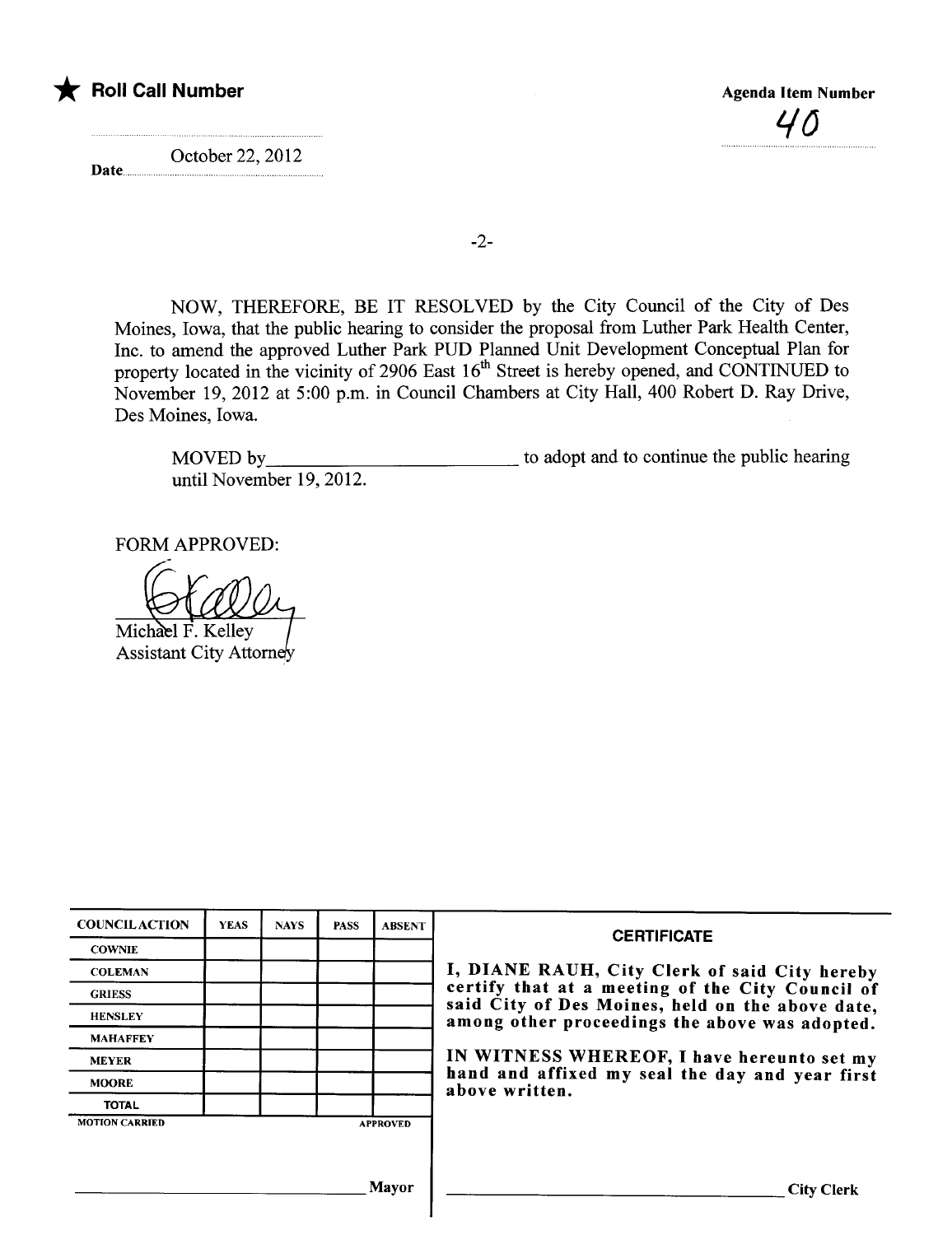October 2,2012 A "errda Item -,- '10

| Date |  |  |
|------|--|--|
|      |  |  |

 $\mathbb{R}\otimes\mathbb{I}$  Call #

Honorable Mayor and City Council City of Des Moines, Iowa

Members:

Communication from the City Plan and Zoning Commission advising that at their meeting held September 20, 2012, the following action was taken regarding a request from Luther Park Health Center, Inc. (owner) represented by Dennis Garland(officer) for a  $6<sup>th</sup>$  Amendment to the Luther Park PUD Conceptual Plan located in the vicinity of 2906 East 16<sup>th</sup> Street.

# COMMISSION RECOMMENDATION:

After public hearing, the members voted 12-0 as follows:

| <b>Commission Action:</b> | Yes | <b>Nays</b> | Pass | Absent |
|---------------------------|-----|-------------|------|--------|
| JoAnne Corigliano         | Χ   |             |      |        |
| <b>Shirley Daniels</b>    | X   |             |      |        |
| <b>Jacqueline Easley</b>  | Χ   |             |      |        |
| <b>Tim Fitzgerald</b>     | Χ   |             |      |        |
| Dann Flaherty             | Χ   |             |      |        |
| John "Jack" Hilmes        | Χ   |             |      |        |
| <b>Ted Irvine</b>         | Χ   |             |      |        |
| Greg Jones                | Χ   |             |      |        |
| <b>William Page</b>       | Χ   |             |      |        |
| <b>Christine Pardee</b>   | X   |             |      |        |
| <b>Mike Simonson</b>      |     |             |      | Χ      |
| <b>CJ Stephens</b>        | Χ   |             |      |        |
| Vicki Stogdil             | Χ   |             |      |        |
|                           |     |             |      |        |

APPROVAL of the requested amendment to the Luther Park Center PUD Conceptual Plan subject to the following modifications: (ZON2012-00154)

- 1. Revised to show the proposed plantings landscaping requirements as applicable to "R-3" Districts for the reconfigured off-street parking and the perimeter area along Hull Avenue.
- 2. Revise the architectural elevations to provide of stone material at the lower edge of the entire north and west facades at the foundation of the proposed addition.



CITY PLAN AND ZONING COMMISSION ARMORY BUILDING 602 ROBERT D. RAY DRIVE<br>DES MOINES, IOWA 50309 –1881 (515) 283-4182

> ALL-AMERICA CITY 1949,1976,1981 2003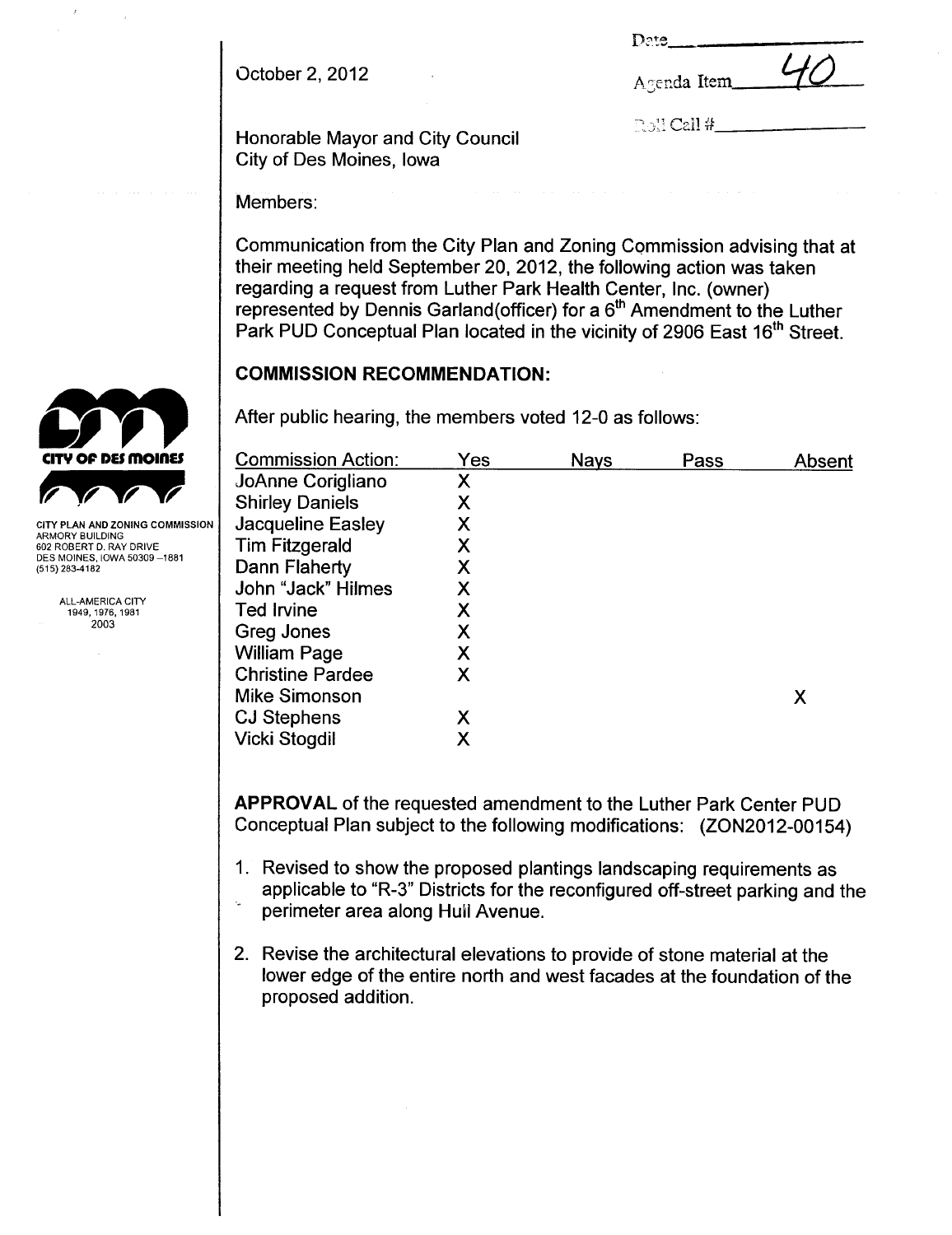# STAFF RECOMMENDATION TO THE P&Z COMMISSION

Staff recommends approval of the requested amendment to the Luther Park Center PUD Conceptual Plan subject to the following modifications:

- 1. Revised to show the proposed plantings landscaping requirements as applicable to "R-3" Districts for the reconfigured off-street parking and the perimeter area along Hull Avenue.
- 2. Revise the architectural elevations to provide of stone material at the lower edge of the entire north and west facades at the foundation of the proposed addition.

## Written Responses

2 In Favor

1 In Opposition

## STAFF REPORT

## i. GENERAL INFORMATION

- 1. Purpose of Request: The applicant is seeking to expand the retirement campus for Luther Park Center to add 10 memory care assisted living units and reconfigure the existing off-street parking area to accommodate displaced parking. The proposed addition would have the same setback from Hull Avenue as the existing building.
- 2. Size of Site: 10.96 acres.
- 3. Existing Zoning (site): "PUD" Planned Unit Development.
- 4. Existing Land Use (site): The subject property is a senior living campus that provides residential units spanning from senior independent living apartments to assisted living apartments to memory care and convalescent care beds.

## 5. Adjacent Land Use and Zoning:

North - "R1-60" and "R-3", Uses are single-family residential and Polk County youth shelter.

South - "PUD" & "R1-60", Uses are Grand View College Campus and single-family residential dwellings.

East - "R1-60" and "R-3", Uses are single-family residential dwellings.

West - "PUD" & "R1-60", Use is Grand View College Campus and single-family dwelling.

6. General Neighborhood/Area Land Uses: The subject property is in a transition area between the Grand View College campus to the west and south and residential neighborhoods to the north and east.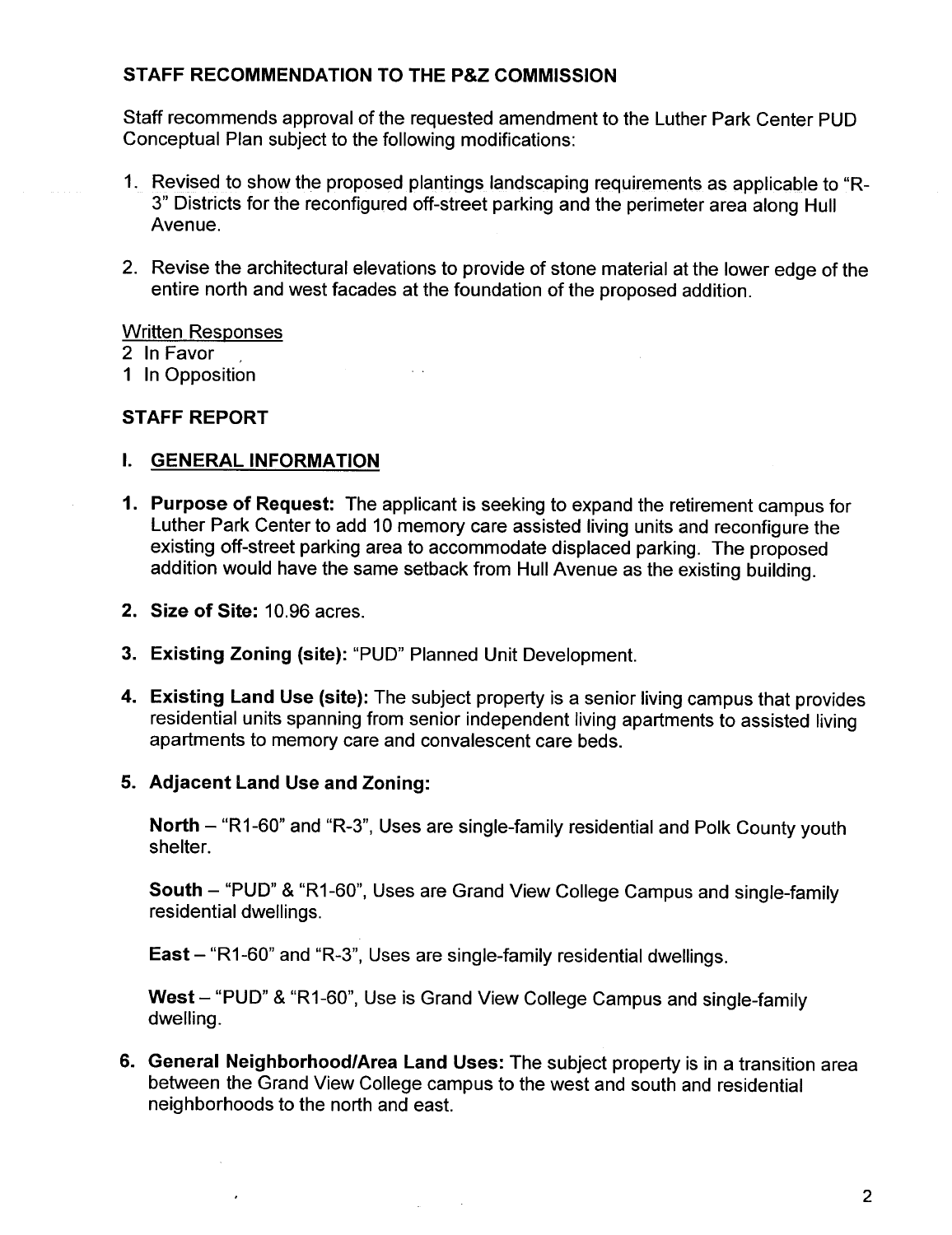7. Applicable Recognized Neighborhood(s): The subject property is within the Union Park Neighborhood. This neighborhood was notified of the meeting by mailing of the Preliminary Agenda to all recognized neighborhoods on August 31, 2012. Additionally, separate notifications of the hearing for this specific item were mailed on August 31, 2012 (20 days prior) and September 10, 2012 (10 days prior to the scheduled hearing) to the Union Park Neighborhood Association and to the primary titleholder on file with the Polk County Assessor for each property within 250 feet of the site. A Final Agenda for the meeting was mailed to all the recognized neighborhood associations on September 14, 2012.

All agendas and notices are mailed to the primary contact person designated to the City of Des Moines Neighborhood Development Division by the recognized neighborhood association. The Union Park Neighborhood Association mailngs were sent to Marsha Steele, PO Box 16113, Des Moines, IA 50316.

The applicant held a neighborhood meeting at the Luther Park campus on Monday, September 10, 2012. The applicant will provide a summary of the meeting at the public hearing.

- 8. Relevant Zoning History: The property was zoned "PUD" by the City Council on November 17, 2003. On November 11, 2004 the City Council approved an amendment to the PUD Conceptual Plan to allow for the subject three-story building with 32 independent senior living units and 19 assisted living units. On August 8, 2005 the City Council expanded the PUD zoned area to east of East 16<sup>th</sup> Street and approved a second amendment to the PUD Conceptual Plan to allow for an off-street parking lot intended primarily to serve employees and visiting nurses. On July 9,2007, the City Council approved an amendment to the Conceptual Plan to expand the assisted living by 22 units.
- 9. 2020 Community Character Land Use Plan Designation: High Density Residential.
- 10. Applicable Regulations: The application, accompanying evidence and Conceptual Plan amendment shall be considered by the Plan and Zoning commission at a public hearing. The Commission shall review the conformity of the proposed development with the standards of the Zoning Ordinance and with recognized principles of civic design, land use planning, and landscape architecture. At the conclusion of the hearing, the Commission may vote to recommend either approval or disapproval of the Conceptual Plan amendment as submitted, or to recommend that the developer amend the plan or request to preserve the intent and purpose of this chapter to promote public health, safety, morals and general welfare. The recommendations of the commission shall be referred to the City Council.

# II. ADDITIONAL APPLICABLE INFORMATION

1. Drainage/Grading: The currently approved Conceptual Plan provided storm water detention in the southeast portion of the site that was designed and constructed to accommodate the entire area of the PUD. In an effort to improve storm water problems that previously existed in the neighborhood area, the current design was a result of working with Grandview College to expand capacity of storm water detention on their campus immediately to the west to better control drainage that was passing through the site prior to improvements made in more recent years. Public storm sewer improvements within East Sheridan Avenue to the south have partially mitigated storm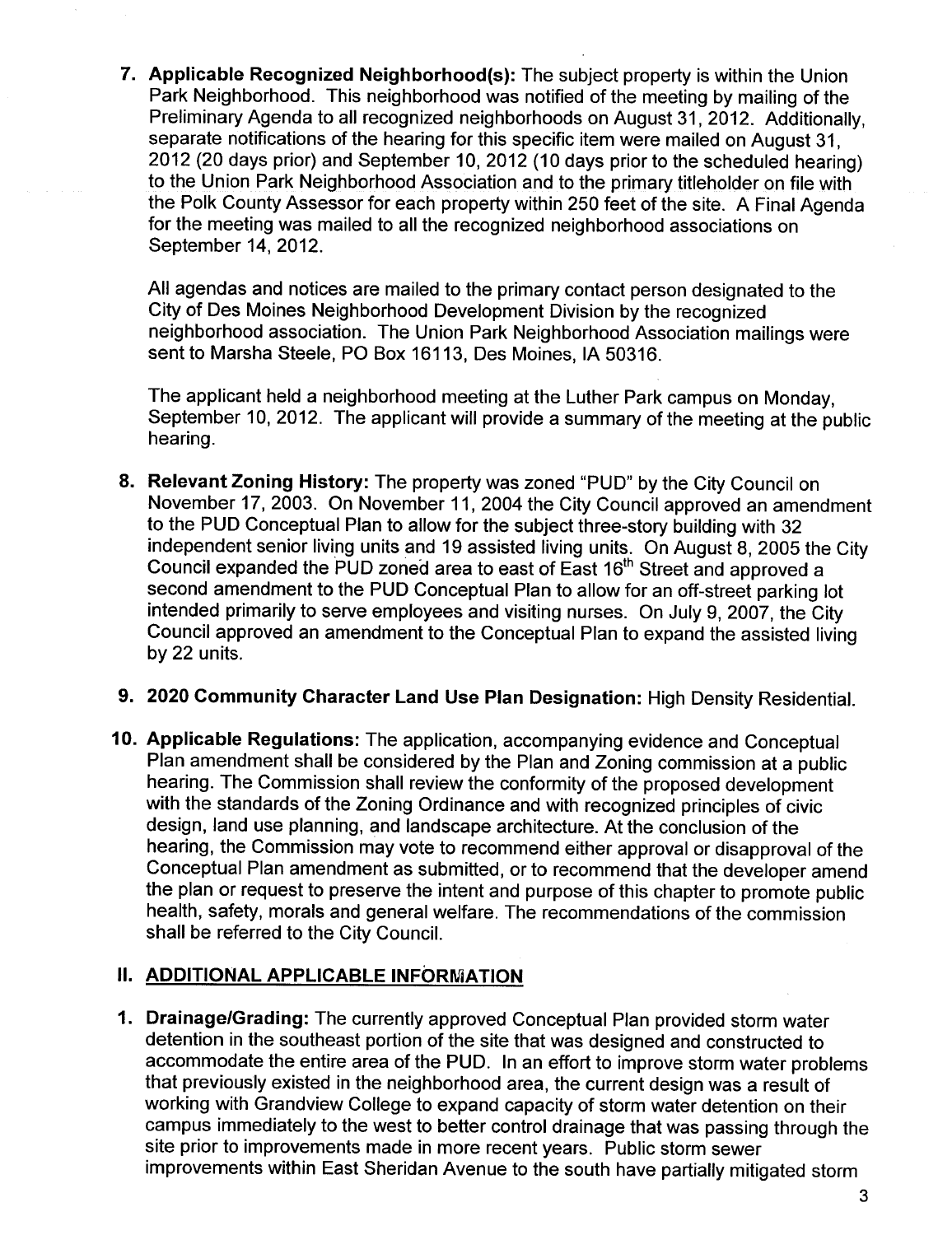water problems along East 16<sup>th</sup> Street that were of concern when the Commission considered previous development under the PUD.

The subject amendment proposal would not increase the amount of impervious surface for the development. The proposed design proposes that the existing storm water management improvements will have adequate capacity for the new improvements. A final development plan wil be required for the proposed site amendments. While not anticipated, modifications to the existing detention basin and/or other alternate storm water management methods may be required.

- 2. Landscaping & Buffering: Modifications to the existing off-street parking along Hull Avenue will necessitate compliance with interior lot and parking lot perimeter landscaping in accordance with the Dés Moines' Landscape Standards for "R-3" Districts. The proposed amendment is seeking to preserve a large mature tree along the frontage of Hull Avenue. The applicants have consulted a Certified Arborist and Certified Tree Risk Assessor, Brandt Jelken, an employee of the Des Moines Botanical Center, to evaluate the proposed design of the additions and make recommendations to the design of the building addition and site work to ensure the health of the tree is protected. These measures are to be reflected in the final development plan.
- 3. Access or Parking: The proposed new units will generate a requirement three (3) additional off-street parking spaces based on 10 beds and one (1) added employee. The net loss of spaces as a result of the addition wil be 10 spaces. There would be 256 total off-street parking spaces provided for the development. A minimum of 158 parking space would be required under the off-street parking standards in the Zoning<br>Ordinance.
- 4. Des Moines' 2020 Community Character Plan: The existing High Density Residential future land use designation will accommodate the 10 bed increase in memory care units. The High Density designation allows for high and mid-rise buildings over 17 units per acre.

.. .0.

5. Urban Design: The subject one-story addition is proposed to be setback 26' from Hull Avenue. The addition is proposed with a hipped roof, and mirrors the brick, hardiplank, hardi-trim, windows and architectural asphalt shingles of the existing building. The north and west facades are proposed with stone and brick at the first level with the gabled projections having a cement board overlap siding. There is a recessed courtyard area that also has the cement board materiaL. The south façade interior to the campus would have primarily cement board material with some stone elements. The front courtyard toward Hull Avenue has a low stone site wall topped with a wrought-iron type fencing material. There is also a proposed wooden pergola within the recessed courtyard area. Staff does believe that the stone material should run along the lower edge of the gabled projections. When looking at the multiple-family design guidelines as a reference, staff believes that the proposed addition will conform the design of the existing building.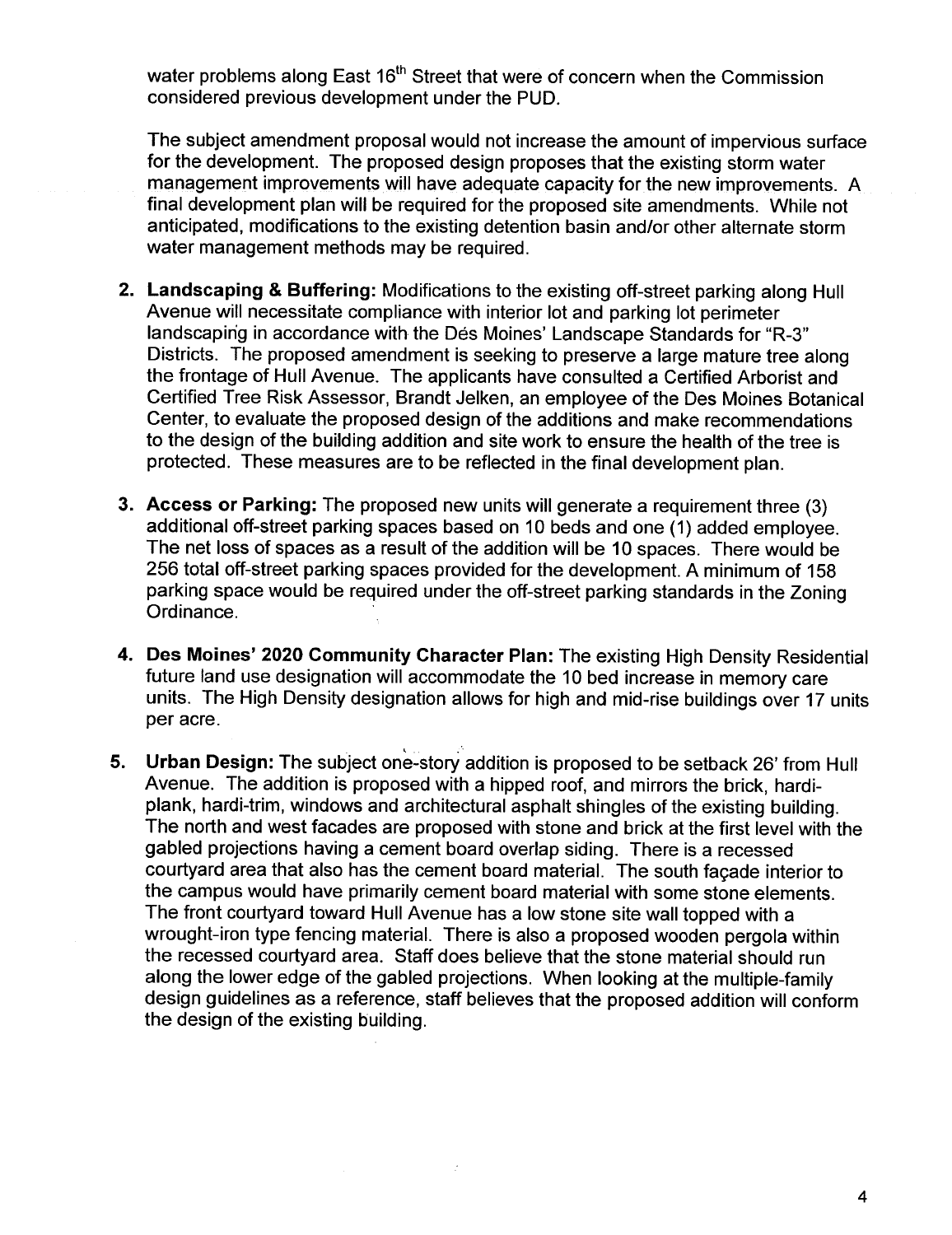# SUMMARY OF DISCUSSION  $\mathcal{H}$

There was no discussion

## CHAIRPERSON OPENED THE PUBLIC HEARING

There was no one to speak in favor or in opposition of the applicant's request

#### COMMISSION ACTION:

CJ Stephens moved staff recommendation to approve the requested amendment to the Luther Park Center PUD Conceptual Plan subject to the following modifications:

- 1. Revised to show the proposed plantings landscaping requirements as applicable to "R-3" Districts for the reconfigured off-street parking and the perimeter area along Hull Avenue.
- 2. Revise the architectural elevations to provide of stone material at the lower edge of the entire north and west facades at the foundation of the proposed addition.

Motion passed 12-0.

Respectfully submitted,

Michael Ludwin. AICP Planning Administrator

MGL:clw

Attachment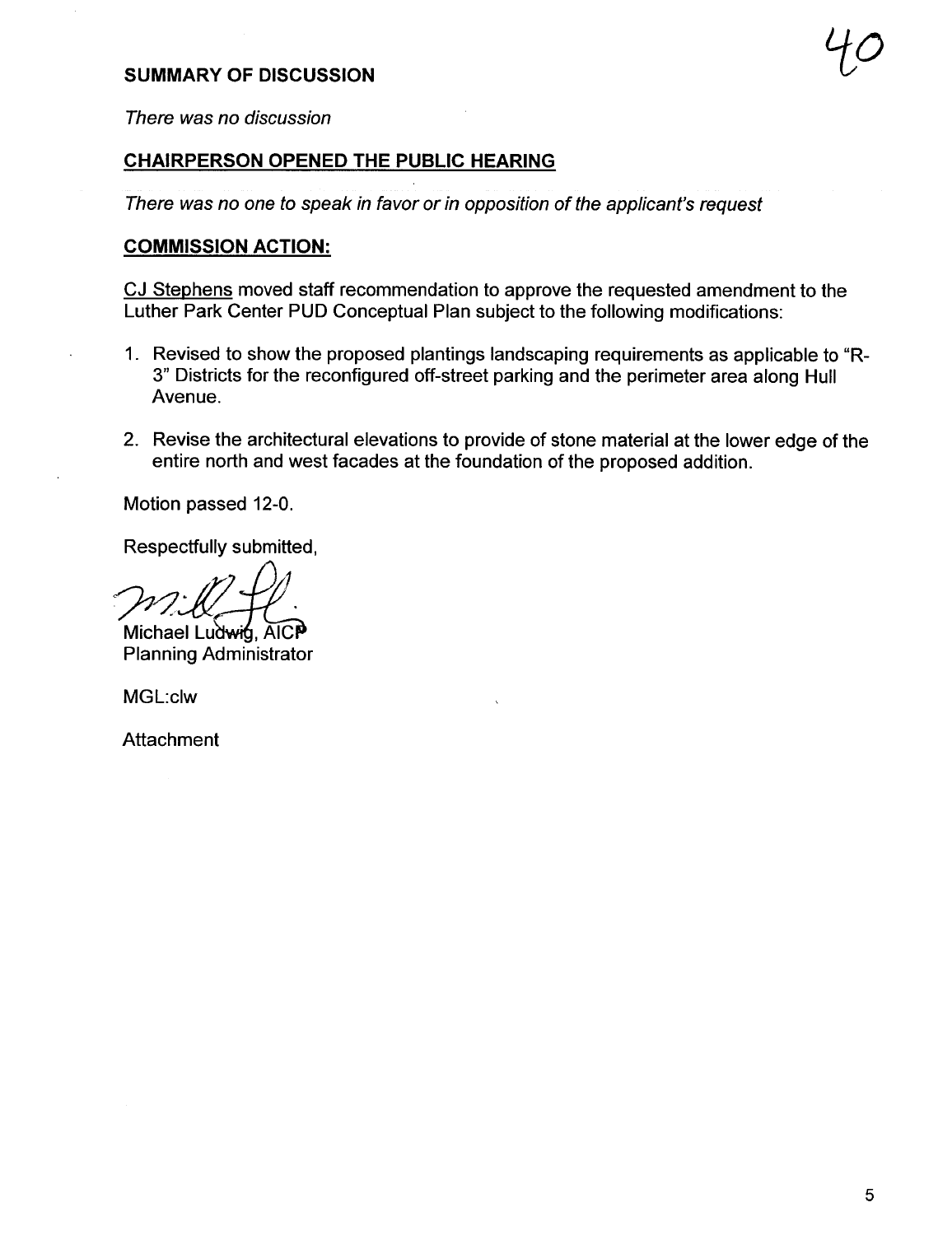| Request from Luther Park Health Center, Inc. (owner) represented by Dennis                                                                               |                                 |                                                                                                                                                                                                                                                                                                                                               |                                |          |  |                      | File #       |               |              |     |
|----------------------------------------------------------------------------------------------------------------------------------------------------------|---------------------------------|-----------------------------------------------------------------------------------------------------------------------------------------------------------------------------------------------------------------------------------------------------------------------------------------------------------------------------------------------|--------------------------------|----------|--|----------------------|--------------|---------------|--------------|-----|
| Garland(officer) for a 6 <sup>th</sup> Amendment to the Luther Park PUD Conceptual Plan located<br>in the vicinity of 2906 East 16 <sup>th</sup> Street. |                                 |                                                                                                                                                                                                                                                                                                                                               |                                |          |  |                      |              | ZON2012-00154 |              |     |
| <b>Description</b><br>of Action                                                                                                                          |                                 | Approval for a 6 <sup>th</sup> Amendment to the Luther Park PUD Conceptual Plan located in the<br>vicinity of 2906 East 16 <sup>th</sup> Street to allow construction of a one-story addition for 10<br>memory care residential units to the west side of The Gardens assisted living facility along<br>Hull Avenue subject to modifications. |                                |          |  |                      |              |               |              |     |
| 2020 Community<br><b>Character Plan</b>                                                                                                                  | <b>High-Density Residential</b> |                                                                                                                                                                                                                                                                                                                                               |                                |          |  |                      |              |               |              |     |
| Horizon 2035<br><b>Transportation Plan</b>                                                                                                               |                                 |                                                                                                                                                                                                                                                                                                                                               | No Planned Improvements        |          |  |                      |              |               |              |     |
| <b>Current Zoning District</b>                                                                                                                           |                                 |                                                                                                                                                                                                                                                                                                                                               | "PUD" Planned Unit Development |          |  |                      |              |               |              |     |
| <b>Proposed Zoning District</b>                                                                                                                          |                                 |                                                                                                                                                                                                                                                                                                                                               | "PUD" Planned Unit Development |          |  |                      |              |               |              |     |
| <b>Consent Card Responses</b>                                                                                                                            |                                 |                                                                                                                                                                                                                                                                                                                                               | In Favor                       |          |  | Not In Favor         | Undetermined |               | % Opposition |     |
| Inside Area                                                                                                                                              |                                 |                                                                                                                                                                                                                                                                                                                                               |                                |          |  |                      |              |               |              |     |
| Outside Area                                                                                                                                             |                                 |                                                                                                                                                                                                                                                                                                                                               |                                |          |  |                      |              |               |              |     |
| <b>Plan and Zoning</b>                                                                                                                                   |                                 |                                                                                                                                                                                                                                                                                                                                               | Approval                       | $12 - 0$ |  | Required 6/7 Vote of |              | Yes           |              | N/A |
| <b>Commission Action</b>                                                                                                                                 |                                 | Denial                                                                                                                                                                                                                                                                                                                                        |                                |          |  | the City Council     |              |               |              |     |

 $\sim$   $\sim$ 

 $\sim$ 



 $\sim$ 

 $\mathcal{H}$ 

 $\mathcal{L}^{\pm}$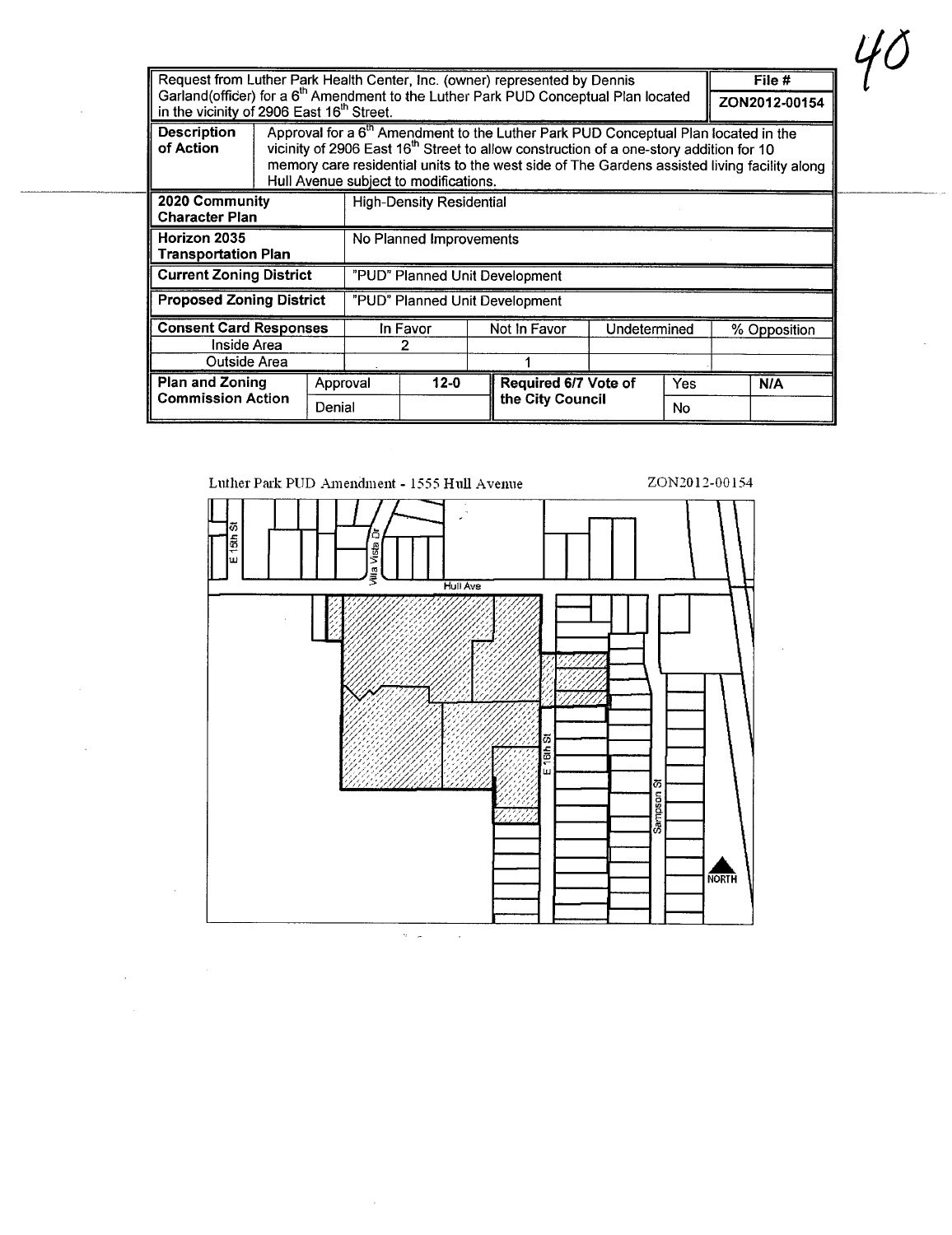**2012 00154 MM** Date  $\mathcal{O}$  lten (am not) in favor of the request. । (am **Circle One**) Print Name Signature Address Reason for opposing or approving this request may be listed below: FAIG CONCERNED WEH NEW BILTI. KIGHT is of VEATOLES STREE  $\mathcal{Y}_{\mathcal{A}\mathcal{D}}V$ FROM INTHER  $ST.$ MARKZAKS LOTS MORE.  $201200154...$ Date Item (am) (am not) in favor of the request. (Circle One)  $252$ Print Name Except action néeds to be Signature taken out parking Address 2800 Sampsoning Reason for opposing or approving this request may be listed below: to make more parking available for Luther Park needs <u>any visitors who have been parking un</u> <u>Their workers</u> an enforce no parking on there streets.  $E_{11}b^{th}$  and  $E14$ degigned for them Hull Ave - needs tobe Parkinthelds , th does and so Clear for thru traffic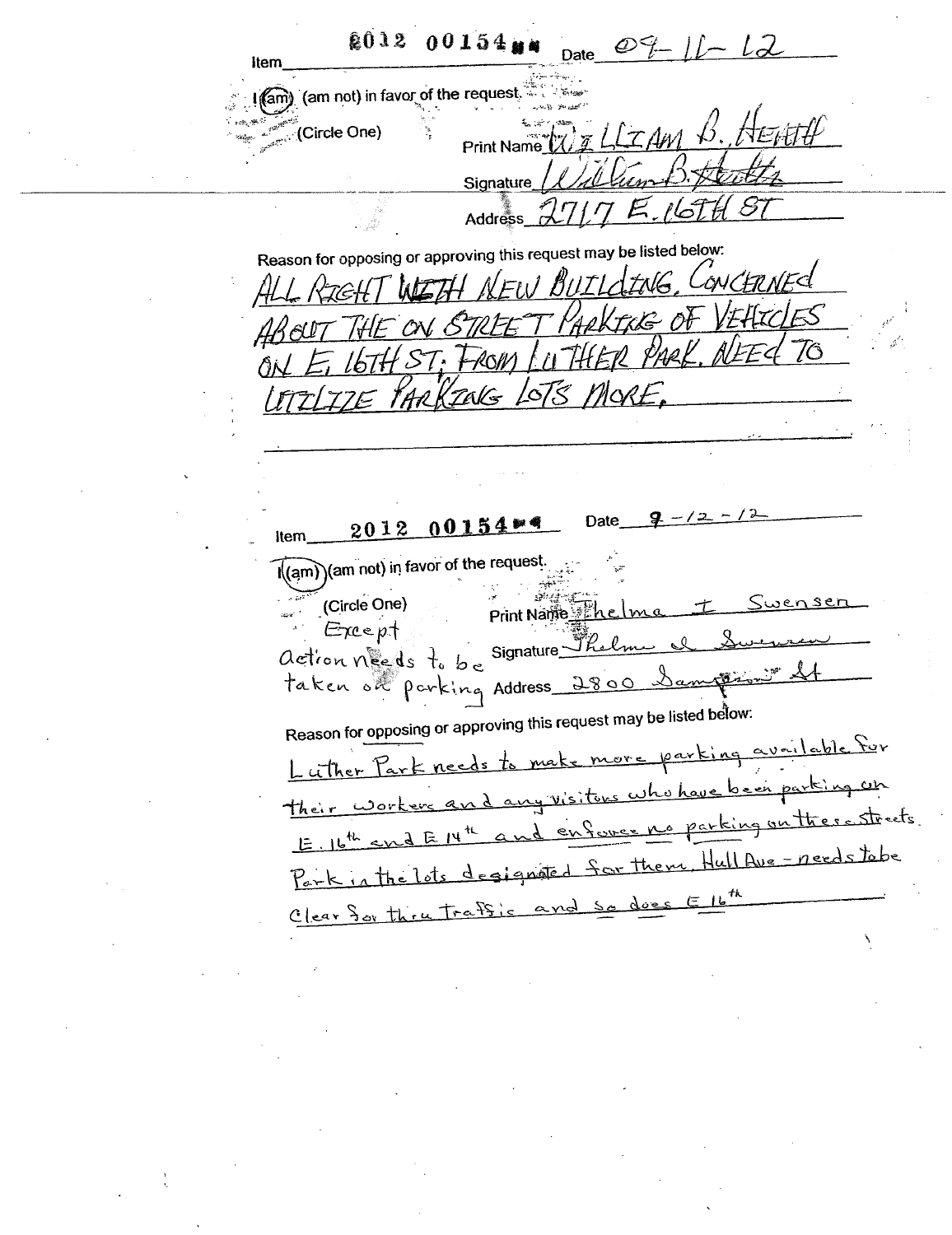

Sepfëmber 19, 2012

Erik Lundy Senior City Planner Des Moines Community Development 602 Robert D. Ray Drive Des Moines; IA 50309-9603

RE: Item ZON2012 -000154 - Luther Park PUD (6th) Amendment

Dear Erik,

As Co-Chair of Union Park Neighborhood Association (UPNA), I am responding to the notice of public hearing on September 20th regarding the issue of Luther Park's PUD Amendment.

At UPNA's September 11th (monthly) steering committee meeting, Greg Wattier, architect for the Luther Park project, presented drawings of the proposed onestory addition and answered questions posed by neighbors. The attendees then thoroughly discussed the project and unanimously agreed to inform the city of our stance, as follows:

UPNA formally neither supports nor opposes the project.

. The following bullet points are included to acknowledge the efforts of this project as well as inform the city of the neighbors' ongoing concerns the project likely poses:

The project adds to the tax base in the Union Park neighborhood.

The project provides necessary services to the aging population in our neighborhood and beyond, based on requests received by Luther Park.

The proposed construction is within the existing footprint of Luther Park's property.

The neighbors have ongoing concerns about the water flow out of the retention pond which has and likely wil continue to result in the flooding of yards and basements to the east.

We also discussed traffic flow on Hull Avenue during construction. We ask that the city closely monitor congestion and possibly consider days or hours of 'emergency no parking' on the north side of Hull, as may be warranted.

ww.unionparkdsm.com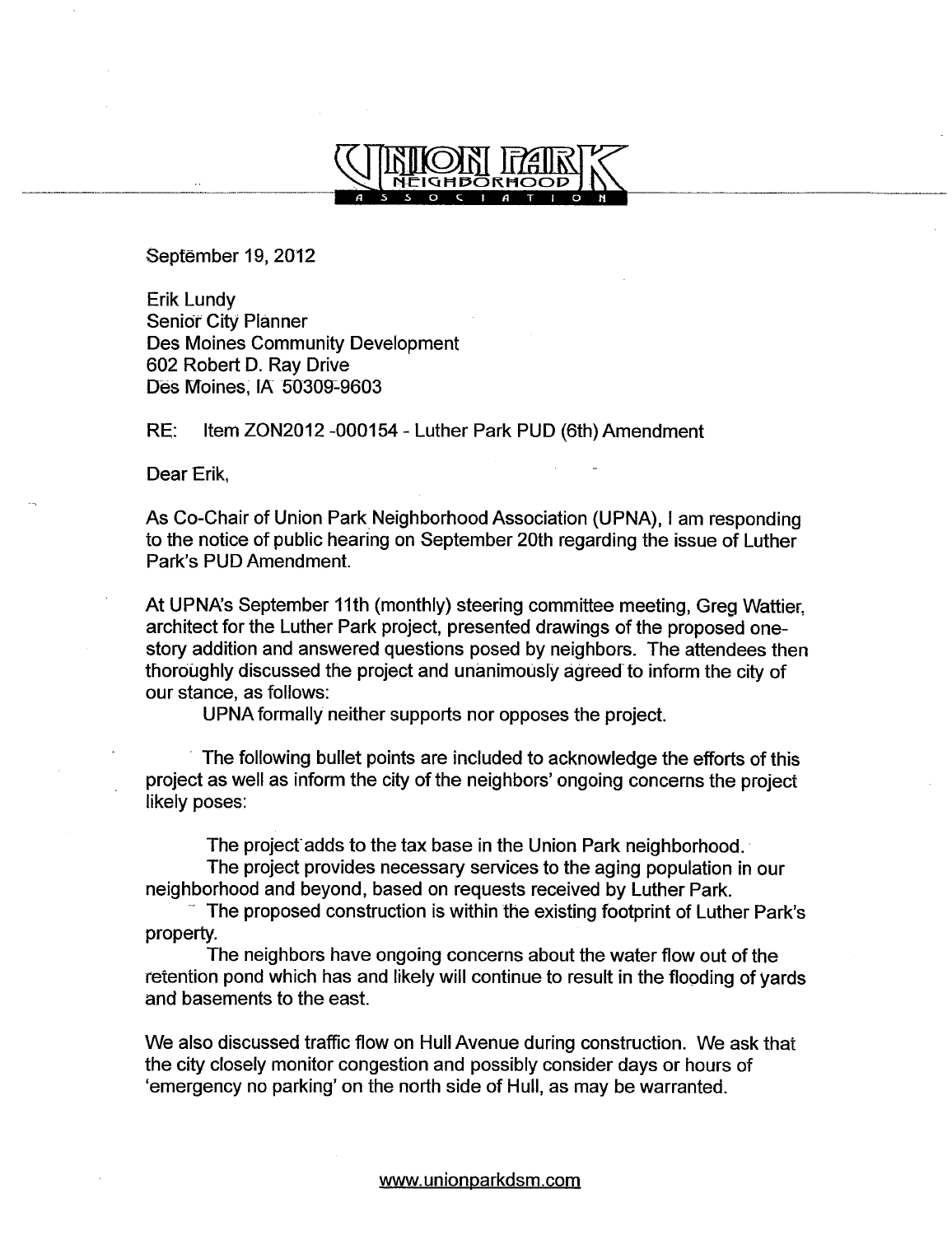Thank you for the opportunity to present the neighborhood association's position on the project with compellng bullet points. I submit this letter in lieu of the response postcard.

yC

Respectfully,<br>Marsh Neele

Marsha Steele, Co-Chair Union Park Neighborhood Association

CC UPNA Steering Committee and Neighbors in Attendance Denny Garland Greg Wattier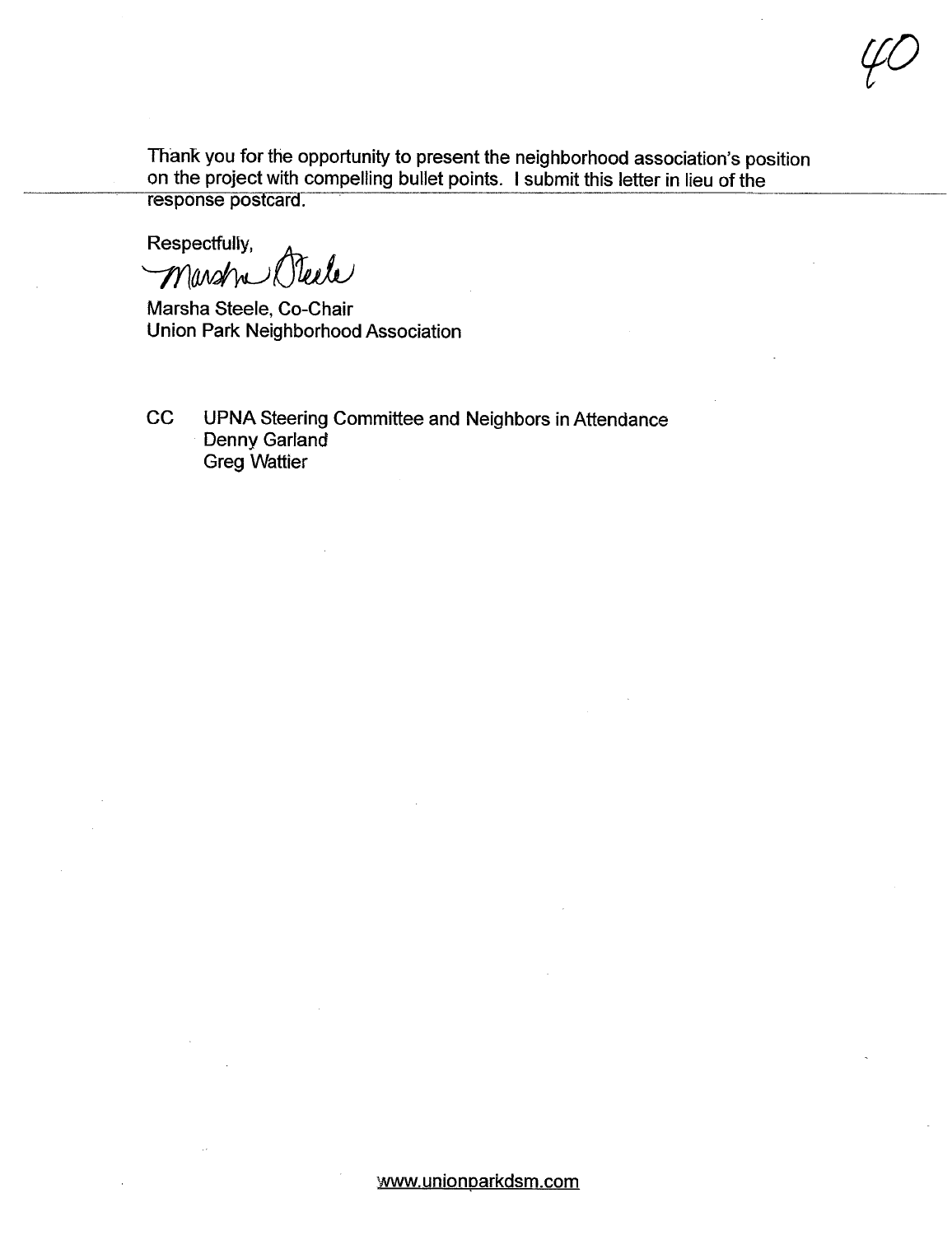## RECEIVED COMMUNITY DEVELOPMENT

SEP 1 9 2012

## **DEPARTMENT**

Steve Kl infefus Des Moines Community Development

Attention Mr. Steve Klinkefus and members of the Des Moines Planning and Zoning Committe,

I live at 2717 Sampson St., Des Moines we didn't<br>receive notification about the purposed addition to Luther Park; I'am asuming we live outside the 250 feet notification radius. Although my neighbors across the street received the notification.

We are very much AGAINST any addition to Luther Park Care Facility.

For the following and other reasons: Luther Park and the City of Des Moines both say Luther Park; s water run off and their water retension basin meet the city requirements. The land around our homes has a high water table. Any hard rain can cause flooded back yards, flooded basements, flooding of the street and standing water. We have no sewer (in takes) from East 14th-on Hull Ave- to just past Sampson St., that Sampson St floods alot. This water problem has increased with the building of Luther Park and their additions .

Also, the parking on Hull Ave and E. 16th St. by Luther Park's employees---Denny Garland, from Luther Park says they are public streets and his employees can park there. They are also public streets and we should be able to drive on these streets. Recently I counted 12 cars one dat (at 10:30 AM) and 16 cars the next day (again in the mid morning) parked on the east side of E. 16th St. I have seen Luther Park employees enter these cars about 5:45 PM and leave. These cars. were parked from 2717 E. 16th to 2917 E. 16th. Luther Park has a parking lot on the east side of E 16th (between 2819 and 2913 E 16th) which had empty spaces and they also have a parking lot south of their facility and on the west side of E 16th. Both of these lots always have empty spaces. Denny Garland-Luther Park says even if they use some of their "present" parking spaces for the new construction they will have the minimum places required by the city code. Sounds good---but they wiii be using at least 20 places for the new construction. There employees don't use the parking lots now. It will mean 20 more cars parked on E. 16th St. and Hull Ave. Plus I would think the new residents, even if they don't drive would have visitors who would require some kind of parking.

One day last week as we tried to drive south on E. 16th a semi was driving) north. Because of the parked cars he was driving on the wrong side of the street. Both the car ahead of us and us had to back up to Hull Ave. and drive west on Hull to Villa Vista Dr. where we could finally turn around. I believe the semi was making a delivery at Luther Park.

OUTSION OF September 17, 2012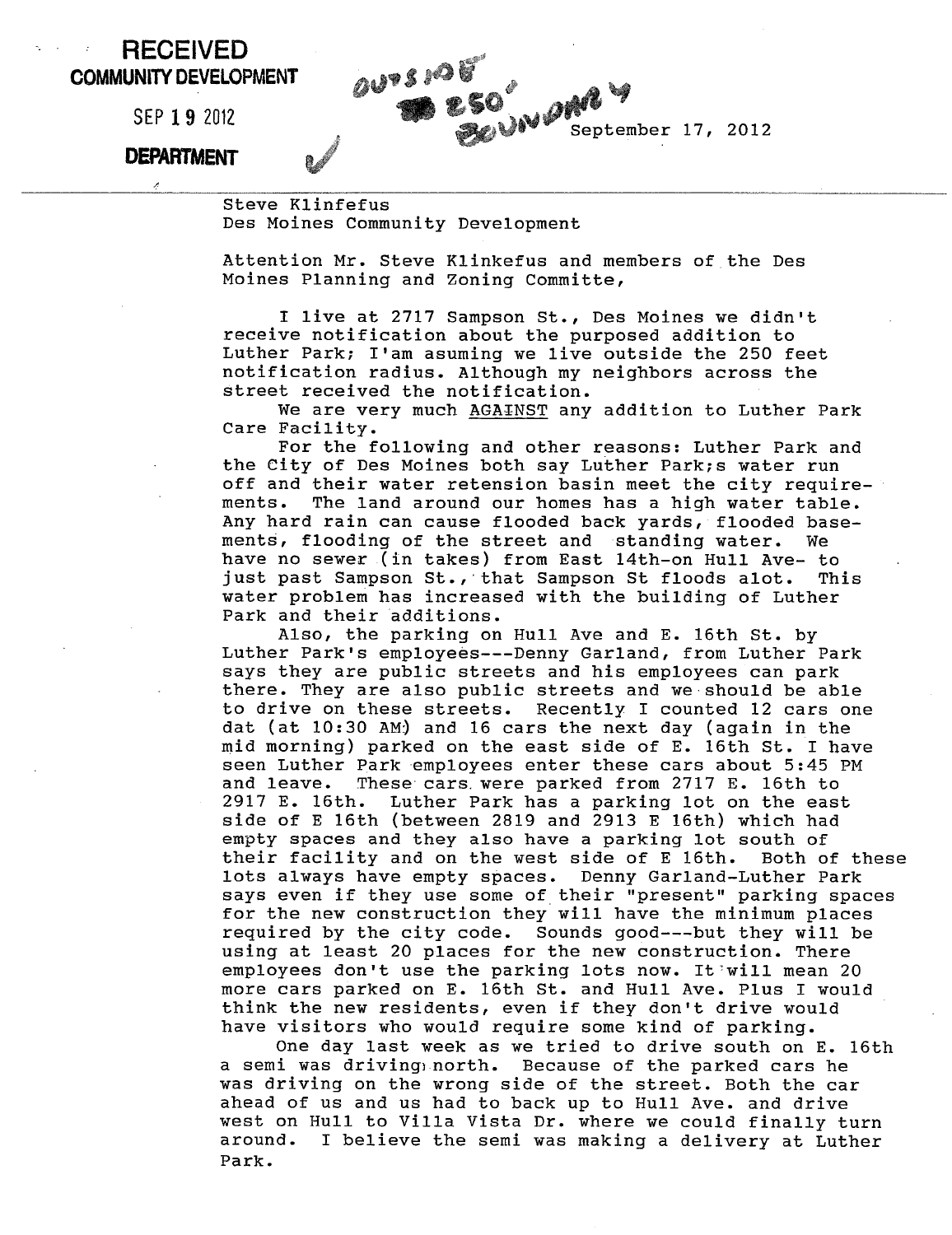Luther Park is not a good neighbor. They have a large piece of equipment parked north of 2809 E. 16th. along with a large piece of metal. Behind the house at 2805 E. 16th is a pile of trash. These are house and lots that Luther<br>Park owns. Luther Park owns all of the houses (they rent Luther Park owns all of the houses (they rent the house out) and empty lots on the east side of E. 16th from 2727 E. 16th north to Hull except for the last 2 houses on E 16th. Plus 2 empty lots and one house (at 2808 Sampson) on Sampson St. The residents of Sampson, on the west side on Sampson St. The residents of Sampson, on the west side<br>of the street. Clean out the small trees and weeds that Clean out the small trees and weeds that grow in the fences and along the lot lines between their<br>propert and Luther Parks. Things that is on Luther Park Things that is on Luther Park's property and should be cleaned by them. The house at 2808 Sampson; that Luther Park. rents out--the renters mow the front yard, but not the back. Luther Park doesn't seem to .care about the neighbors. It took a phone call and talking to Denny Garland, in person a couple of years ago for Luther Park to mow the 2 empty lots on Sampson St. on a regular bases.

When the trees along E. 16th St. are bare; the security light from Luther Park will shine in our bedroom windows. Even telling Denny Garland doesn't seem to bother him. Luther Park is a business built in a neighborhood--that wants what they want and not what would be good for a preexisting neighborhood; that has been here for 50 years. I and many many of my neighbors have owned our homes since they were built in the early 60's.

If my vote counts it is a NO for the addition to Luther Park.

neighborhood

Please, help us do what is best for an entire<sup> $\Omega$ </sup> family homes not just 1 business.

Thank you,<br>Durley Delover

Shirley Selover 2717 Sampson St. Des Moines, Iowa 50313